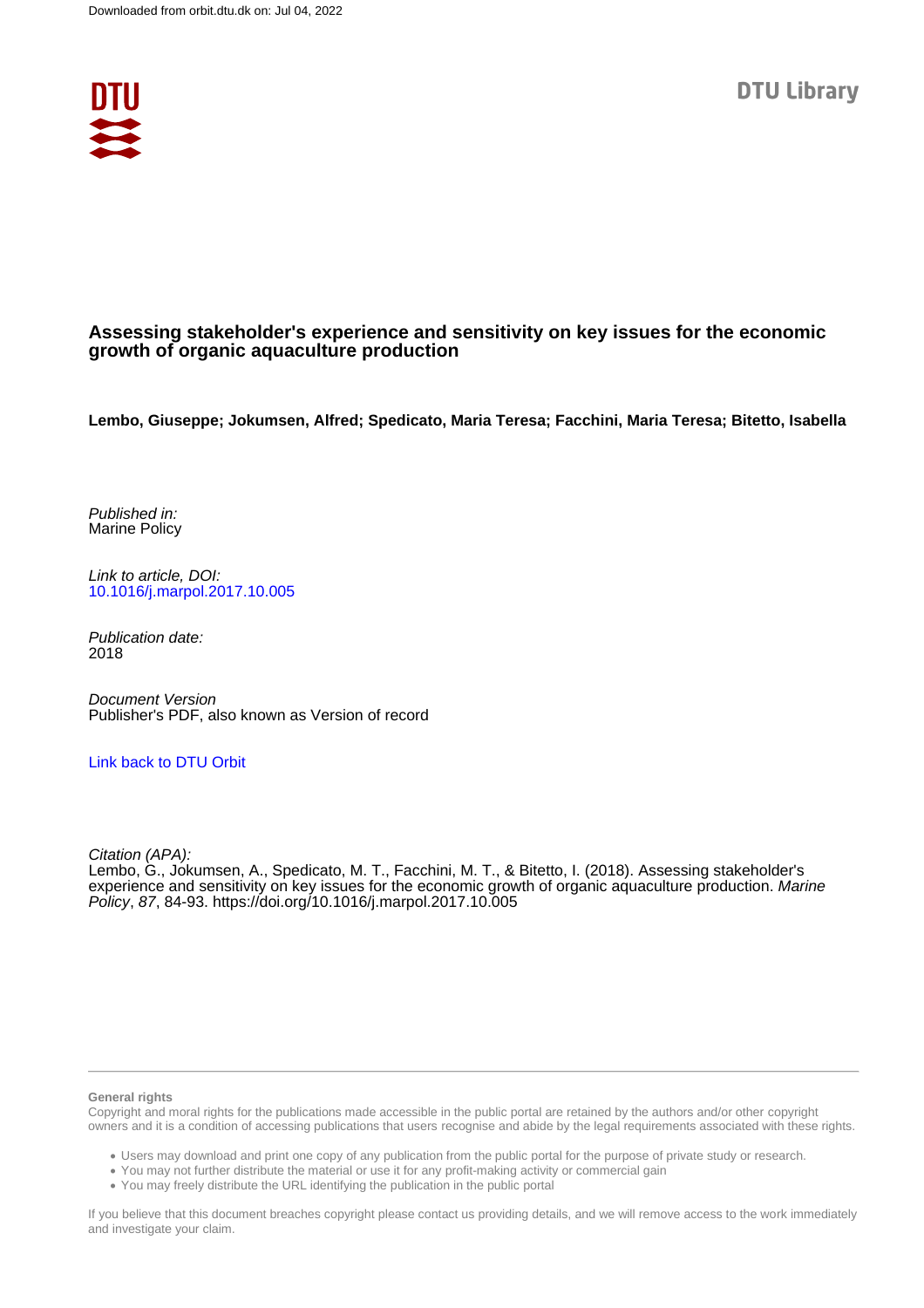Contents lists available at [ScienceDirect](http://www.sciencedirect.com/science/journal/0308597X)

# Marine Policy

journal homepage: [www.elsevier.com/locate/marpol](https://www.elsevier.com/locate/marpol)

# Assessing stakeholder's experience and sensitivity on key issues for the economic growth of organic aquaculture production

Giuseppe Lembo<sup>[a](#page-1-0),</sup>\*, Alfred Jokumsen<sup>[b](#page-1-2)</sup>, Maria Teresa Spedicato<sup>a</sup>, Maria Teresa Facchini<sup>a</sup>, Is[a](#page-1-0)bella Bitetto<sup>a</sup>

<span id="page-1-2"></span><span id="page-1-0"></span><sup>a</sup> COISPA, Stazione Sperimentale per lo Studio delle Risorse del Mare, via Dei Trulli 18, 70126 Bari, Italy <sup>b</sup> DTU Aqua, Nordsøen Forskerpark, Postboks 101, 9850 Hirtshals, Denmark

### ARTICLE INFO

Keywords: Organic aquaculture Analytic Hierarchy Process Stakeholders' engagement Control system Sustainability Fish welfare

### ABSTRACT

Participatory management is widely recognised as a working method of paramount importance, based on the principles of knowledge sharing, accountability and legitimacy. Hence, it is broadly considered suitable for addressing issues related to the sustainable development of the seafood industry, and specifically, of the aquaculture system. A survey focused on the current EU regulatory framework was carried out to elicit stakeholders' preferences, knowledge and experience on key issues for the development of organic aquaculture, supported by science-based regulations. The survey was completed by 65 stakeholders belonging to several categories, and it was supported by the implementation of the Analytic Hierarchy Process method. Stakeholders' preferences were elicited on organic production methods and control systems, the quality of the environment and organic products, fish health and welfare. The views expressed by the participants revealed both competence and awareness, despite the complexity of the subject. Several ideas and useful suggestions emerged regarding unresolved technical issues. In addition, the need for a targeted communication strategy on the quality of organic aquaculture products and the necessity of fostering European/national programs to support the production and marketing of organic aquaculture products were highlighted.

#### 1. Introduction

Organic agriculture is one of the most dynamic food production sectors in Europe. According to Eurostat data, in 2015 the EU-28 had a total area of 11.1 million hectares organically cultivated, up from 5.0 million in 2002. There are almost 185,000 organic farms across Europe, and around 306,500 organic operators (producers, processors and importers) were registered in the EU-28 in 2015 [\[1\].](#page-9-0) However, organic production still represents a relatively young market segment, and the whole organic area, although constantly growing, represents only 6.2% of the total utilised agricultural area in Europe. According to the International Federation of Organic Agriculture Movements (IFOAM), organic agriculture is based on four principles: health, ecology, fairness and care. A succinct definition of organic agriculture is provided by IFOAM [\[2\]](#page-9-1) as follows: "a production system that sustains the health of soils, ecosystems and people. It relies on ecological processes, biodiversity and cycles adapted to local conditions, rather than the use of inputs with adverse effects. Organic agriculture combines tradition, innovation and science to benefit the shared environment and promote fair relationships and a good quality of life for all involved."

Organic aquaculture is a fairly young sector, and the data collection system for organic production is subject to fragmentation and uncertainty. A praiseworthy attempt to shed light on the consistency of the organic aquaculture industry in Europe and its economic performance is provided by the European Market Observatory for Fisheries and Aquaculture Products (EUMOFA) in EU Organic Aquaculture [\[3\]](#page-9-2). According to this report, the total EU organic production was a little more than 50,000 t in 2015, equivalent to about 3.9% of the total European aquaculture production. The main species produced under organic standards, in order of importance, were i) salmon, ii) mussel, iii) carp, iv) trout, v) sea bass and sea bream.

European organic aquaculture started in the early 1990s in Austria with the first extensive carp farming experiences, and then a further boost came with the first organic salmon project in Ireland. Lacking specific rules for organic aquaculture, the objective at that time was to develop a standard for organic farmed salmon, based on IFOAM organic farming principles and the first European Organic Regulation (EEC) No 2092/1991. The Soil Association picked up the challenge and published the first organic standard for salmon in 1998, followed by Naturland, which designed the first organic shrimp standard at the end of the

<http://dx.doi.org/10.1016/j.marpol.2017.10.005>

Received 28 June 2017; Received in revised form 3 October 2017; Accepted 3 October 2017 Available online 16 October 2017

0308-597X/ © 2017 The Authors. Published by Elsevier Ltd. This is an open access article under the CC BY-NC-ND license (http://creativecommons.org/licenses/BY-NC-ND/4.0/).





[T](http://crossmark.crossref.org/dialog/?doi=10.1016/j.marpol.2017.10.005&domain=pdf)

<span id="page-1-1"></span><sup>⁎</sup> Correspondence to: COISPA, via Dei Trulli 18, 70126 Bari, Italy. E-mail address: [lembo@coispa.it](mailto:lembo@coispa.it) (G. Lembo).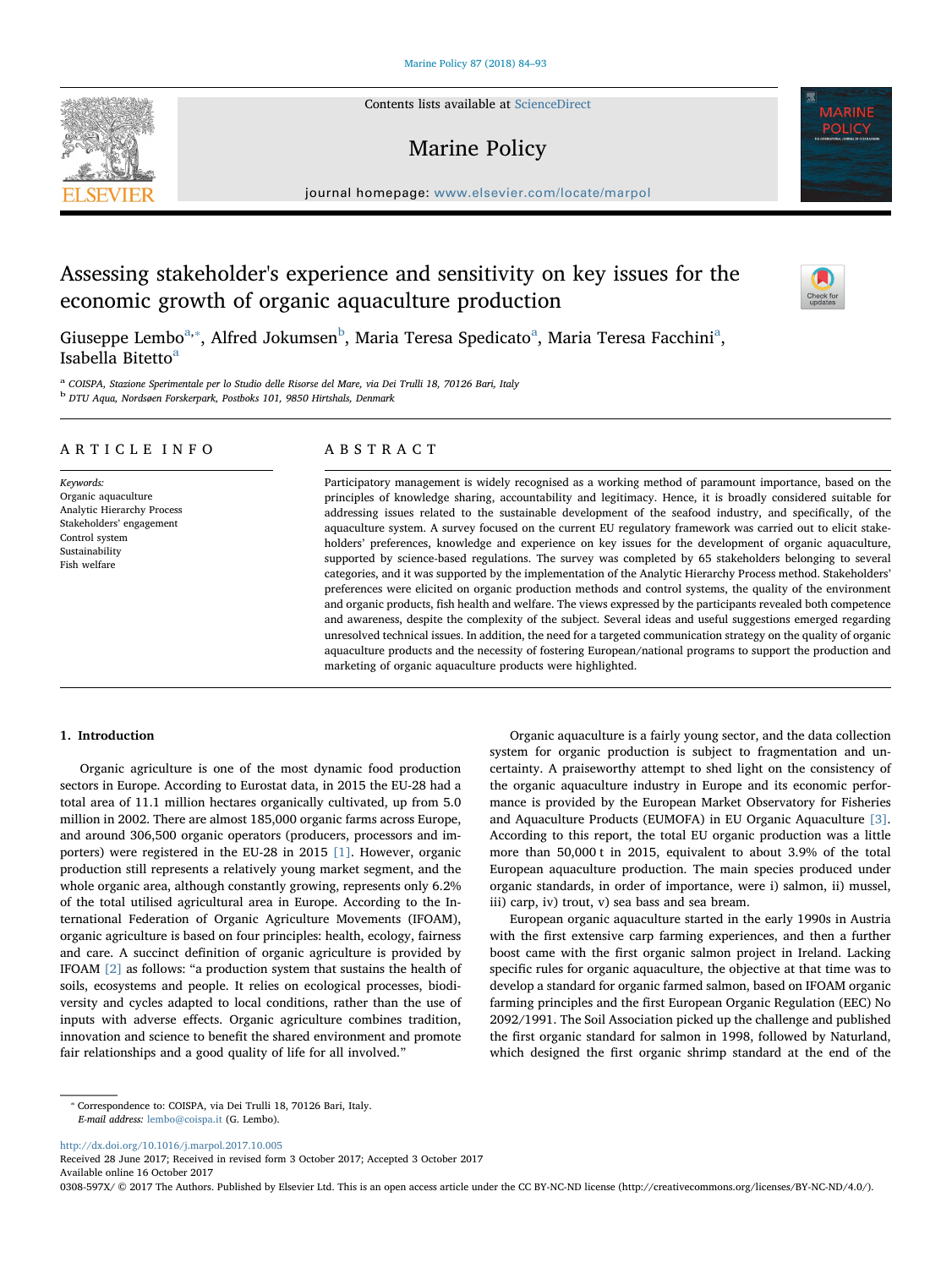1990s [\[4\]](#page-9-3). Then, in 2000 IFOAM published its first draft of basic standards for organic aquaculture, which were fully accepted five years later at the IFOAM General Assembly in Adelaide, Australia. This event received strong interest from consumers worldwide as well as from retailers and certifying bodies, stimulating the growth of organic seafood production. An aquaculture standard is now included in the IFOAM Norms for Organic Production and Processing [\[5\].](#page-9-4)

In addition, the European Commission launched a European Action Plan on Organic Food and Agriculture [\[6\]](#page-9-5) with the intention to assess the current situation and lay a foundation for policy development, thereby providing an overall strategic vision for the contribution of organic farming to the Common Agricultural Policy. The Commission's Directorate General for Maritime Affairs and Fisheries (DG Mare) organised a conference in December 2005 to kick off the discussion with the organic aquaculture sector, followed by a series of meetings with organic aquaculture experts. Meanwhile, organic aquaculture was included, for the first time, into Council Regulation EC n° 834/2007 [\[7\]](#page-9-6), which provided the overall principles guiding the sustainable development of organic production. Subsequently, a Commission Regulation addressing the rules for implementing organic farming (Commission Regulation EC n° 889/2008) was adopted, but without the section on aquaculture. Finally, after a thorough process spanning several years to streamline a number of different organic standards and national certification schemes in Europe, Reg. EC n° 889/2008 was amended by the Reg. EC n° 710/2009 [\[8\]](#page-9-7) to introduce detailed rules for organic aquaculture animal and seaweed production. A common European regulation that created basic standards was highly welcomed, but it also highlighted many problematic issues, such as fish welfare, feed and environmental concerns, which still require appropriate solutions. Indeed, Reg. 889/2008 [\[9\]](#page-9-8) has since undergone several amendments on different aspects of the organic farming regulation.

Thus, an Expert Group for Technical Advice on Organic Production (EGTOP) was established by the Commission Decision 2009/427/EC of 3 June 2009. The mandate of the group is to provide the Commission with technical advice on the authorisation of products, substances and techniques for use in organic farming and processing, to develop or improve organic production rules and, more generally, to provide advice for any other matter relating to organic production. The EGTOP group has delivered three reports on organic aquaculture issues to date [10–[12\]](#page-9-9).

To further advance the development of the EU Regulations on organic aquaculture, the EU FP7 project "European Organic Aquaculture - Science-based recommendations for further development of the EU regulatory framework and to underpin future growth in the sector" was launched in 2014 [\(www.oraqua.eu](http://www.oraqua.eu)). The overall vision of the project was the economic growth of the organic aquaculture sector in Europe, supported by science-based regulations in line with the organic principles and consumer confidence.

Aim of this paper is to analyse data collected through the participatory management process accomplished during the OrAqua project in order to assess multi-stakeholders' knowledge, experience and perception of key issues regarding organic aquaculture development. To this end preference modelling methods were applied to draw conclusions.

Participatory management is widely recognised as a working method of paramount importance, based on the principles of knowledge sharing, accountability and legitimacy, for addressing the sustainable development of the seafood industry and, specifically, of the aquaculture system. In addition, cooperation among industry, citizenship and science can ensure more coherent information, enhance credibility as well as contribute to the progressive, sustainable development of a seafood production system. Indeed, the use of survey-based methods for eliciting public and stakeholder preferences has been applied to a wide range of marine multi-objective problems [\[13,14\]](#page-9-10).

As in "real world" situations, alternative solutions are reached through compromise, resulting from trade-offs between various (sometimes) conflicting objectives of the stakeholders and decision-

makers, utilising negotiations to reach consensus. This involves seeking "optimal solutions" to multiple alternatives, such as prioritising between fish health/welfare and farm economics/competitiveness. Conflicting approaches to the wide range of multidisciplinary and complex organic farming issues may challenge stakeholders with different backgrounds, knowledge and possibly even conflicting objectives and preferences on specific farming issues (feed, welfare, environment, economic, etc.) connected to the EU regulation. These "optimal solutions" can be effectively pursued using preference modelling methods, namely, the Multi Criteria Decision Analysis (MCDA) [\[15\],](#page-9-11) which is a family of techniques meant to facilitate informed decisions among alternative approaches. Although applications MCDA techniques have been reported in many peer-reviewed publications [\[16](#page-9-12)–21] related to fisheries management, aquaculture and marine conservation, there are still challenges and emerging issues with the application of participatory MCDA that must be addressed. One of these issues is the way uncertainties around the integration of different stakeholder value judgments are included in the process  $[21–25]$  $[21–25]$ . It is also fundamental to evaluate trade-offs and the weights of the different objectives that stakeholders must decide upon. Different MCDA methods have been used to establish the weights of importance among objectives. The Analytic Hierarchy Process (AHP) is one of the most widely applied methods for prioritising alternatives [26–[28\],](#page-9-14) which develops a set of pairwise comparison matrices, expressing the intensity of preference over a broad range of scores.

In this paper the stakeholders' position was analysed using the AHP method and uncertainty was addressed using the Monte Carlo approach.

#### 2. Materials and methods

#### 2.1. Survey

During the OrAqua stakeholder meeting held in Rotterdam on October 2015, back to back to the European Aquaculture Society (EAS) Conference, a survey focused on the current EU regulatory framework was carried out to elicit stakeholders' preferences, knowledge and experience on key issues related to organic aquaculture development, supported by science-based regulations. The 65 participants to the survey were selected by the OrAqua stakeholders platform in order to have a balanced representation of the following categories: consumers, retailers, researchers and organic farmers, as well as experts from the organic certification bodies, aquaculture associations, environmental NGOs, feed industry and public institutions.

A broad discussion of the concept, objectives, problems and technical issues of the survey took place before the administration of a specific questionnaire. The participants were encouraged to participate in a plenary discussion about the survey objective and methods. They were then invited to answer the questionnaire anonymously. The closed questions concerned the following 18 thematic areas: (1) Institutional framework; (2) Consumer perception; (3) Environmental interaction; (4) Fish health and welfare; (5) Control provisions; (6) Production rules; (7) Legislative framework; (8) Production systems; (9) Product qualities; (10) Product ecological qualities; (11) Energy use; (12) Recycling; (13) Environmental impact; (14) Quality of water; (15) Quality of feed; (16) Quality of the rearing environment; (17) Physiological condition; and (18) Husbandry practices. The stakeholders also had the additional possibility to submit free contributions. A glossary of the terminology used in the survey was distributed to all the participants in advance to ensure a homogeneous interpretation/ understanding of the questions.

Ethics approval was not required for this study. However, the survey was carried out in compliance with the "Ethics Review procedure for researchers as a part of the 7th EU Framework Programme (FP7)" of the European Commission, and oral informed consent was obtained from the participants.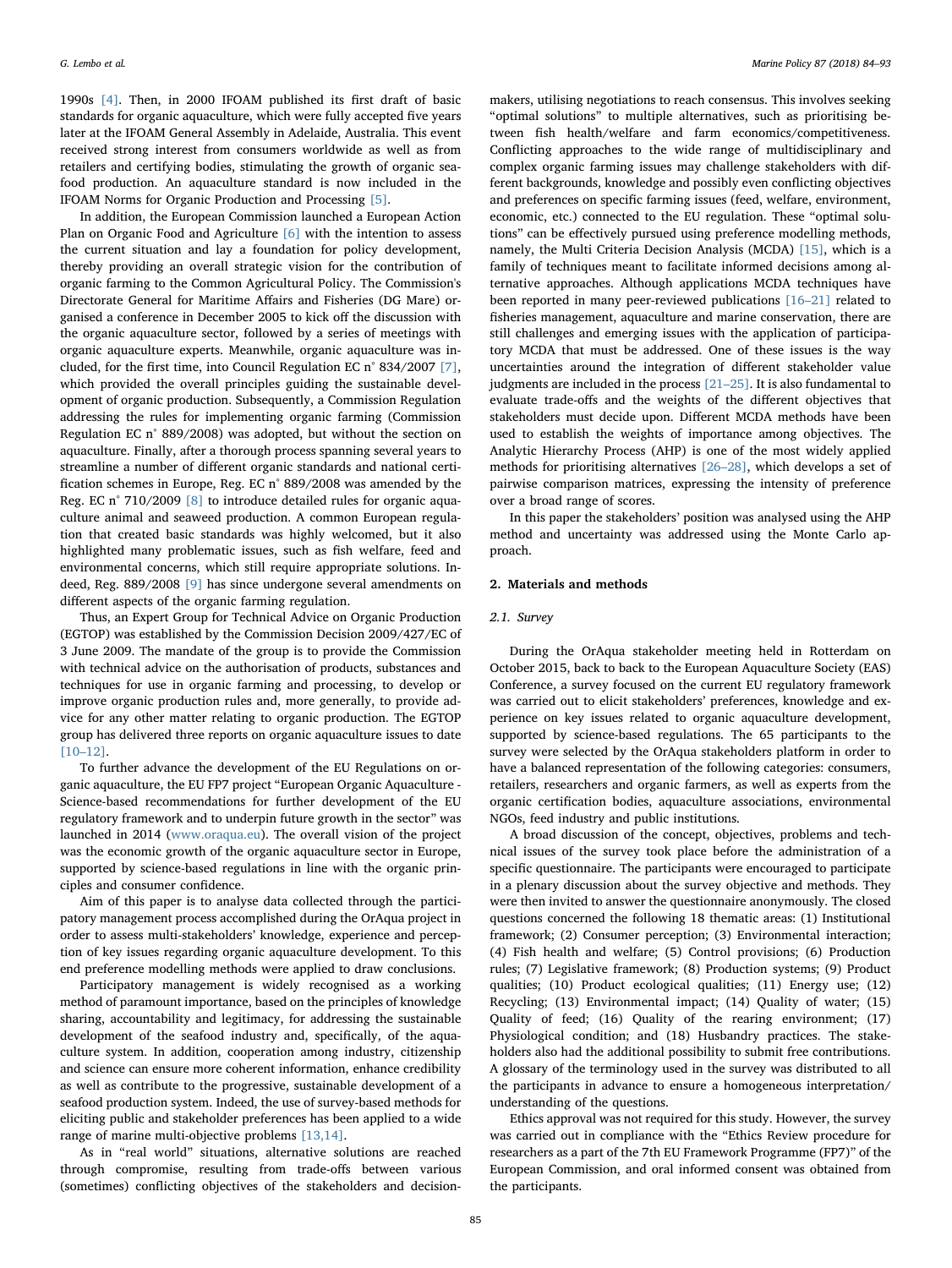#### 2.2. AHP implementation

The AHP method facilitates the in-depth analysis of important objectives/goals, breaking them into smaller components for evaluating interests/alternatives (e.g. protein source, fat source, amino acid profile, fatty acid profile, feed utilisation, growth rate, discharge of nitrogen and phosphorus, etc.), finally integrating each component through a ranking, weighting and scoring process. Rather than prescribing a "correct" decision, the AHP helps decision makers to find "optimal solution" that suits their goal, providing a comprehensive and rational framework for structuring a complex decision problem.

At the beginning of the AHP procedure a complex decision problem is decomposed into simpler problems to form a decision hierarchy. The advantage of this process consists of generating more easily understandable sub-problems, so that each of them can be analysed independently, although the different levels of the hierarchy must be linked from the top to the lower level. Alternatives are selected using pairwise comparisons, which reduces the complexity of decisionmaking since only two items are considered at a time. This generates the prioritisation in the process. Cardinal rankings of the alternatives, at each level, are derived once the factorisation is completed. The final step is to combine the relative weights obtained in the previous step to produce composite weights. This is done by means of a sequence of multiplications of the matrices of relative weights at each level of the hierarchy.

AHP converts human expert judgment into numerical values, allowing diverse and often incommensurable elements to be quantitatively compared in a rational and consistent way. Consequently, for this study, five main steps were followed: (1) identification of three levels of hierarchy; (2) distribution of the questionnaire with pairwise comparisons in order to gather stakeholders' preferences regarding the alternatives; (3) transformation of the pairwise comparisons into weight vectors for the alternatives by means of the principal eigenvector method [\[27\];](#page-9-15) (4) calculation of the composite weight of each alternative [\[28\]](#page-9-16); and (5) group decision-making (synthesis of the prioritisations expressed by the stakeholders).

The preferences were expressed on a scale of semantic scores ranging from 1 to 5 (see [Table 1](#page-3-0)). The stakeholders were asked to evaluate the degree of importance of one subject compared to another, with the value 1 representing equal importance and the value 5 representing higher importance.

Then, a set of 176 pairwise comparison matrices was structured. The preferences expressed were equally weighed regardless of the stakeholders' membership category.

The results were elaborated using a pairwise comparison matrix:

$$
A = (a_{i,j})_{i,j=1,2,...N}
$$
 (1)

where N is the number of alternatives and  $a_{i,j}$  is the score assigned by the stakeholder in the pairwise comparison between the i-th and j-th alternatives. A is a positive reciprocal square  $N \times N$  matrix, where a square matrix is reciprocal if  $a_{i,j} = \frac{1}{q_{j,i}}$ . Further, the weight vector in each of the three hierarchical levels was computed, through the eigenvalue/eigenvector averaging technique, according to Saaty [\[27,28\]](#page-9-15), who demonstrated that a good approximation of the priority vector is represented by the principal eigenvector of A. The eigenvector was then

<span id="page-3-0"></span>Table 1

Scale of semantic operators and relative score adopted in the survey.

| Semantic score for importance | Numerical score |
|-------------------------------|-----------------|
| Equally important             |                 |
| Little more important         | 2               |
| More important                | 3               |
| Much more important           | 4               |
| Exceptionally more important  | 5               |

normalised to obtain a priorities vector for each pairwise comparison matrix. The principal eigenvalue (or its multiple)  $\lambda_{\text{max}}$  is associated with the principal eigenvector, and it is used to estimate the consistency of the answers provided by the stakeholders participating in the survey.

A measure of coherence (Consistency Ratio) for each matrix of preferences was calculated using the following formula:

$$
C. R. = \frac{C. I.}{R. I.} = \frac{\frac{\lambda_{\text{max}} - N}{N - 1}}{R. I.}
$$
 (2)

where *C.I.* is the consistency index, computed using the principal eigenvalue  $\lambda_{\text{max}}$  and the number of alternatives N; the random index R.I. is a randomly generated value, computed assuming that the numbers in pairwise comparison matrix A are completely random. The value 0.1 is considered a threshold value beyond which a progressive impoverishment of the responses coherence occurs [\[28\]](#page-9-16).

#### 2.3. Sensitivity analysis and preferences estimate

A sensitivity analysis was carried out to evaluate the robustness of the results with respect to the uncertainty associated with the weights expressing the relative importance of the elements considered in the AHP. To this end, the Monte Carlo approach was applied, utilising the following two steps:

- a) Application of uncertainty to the normalised vector of weights at each hierarchical level for each stakeholder, multiplying the deterministic local weights by the factor  $(1+\varepsilon)$ , where  $\varepsilon$  is a normally distributed error with a mean of 0 and standard deviation of 0.15 (so that 90% confidence bounds encompass the original value of the weight  $\pm$  20%). A total of 1000 extractions were made;
- b) The perturbed local weights were normalised to add up to 1.

An exploratory analysis on the perturbed weight vectors was then carried out to detect signs of skewness among the preferences expressed by the stakeholders. For each hierarchical level, considering all the runs of all the stakeholders as a whole, a global frequency of being at the first, last or intermediate position in the preference ranking was calculated. This frequency can be viewed as an empirical probability to obtain the higher or lower preference for a given alternative, based on the judgment expressed by all stakeholders. This empirical probability is affected by both the uncertainty introduced in the process and the natural variability among the stakeholders' preferences.

The stakeholders' preferences were estimated on the 1000 vectors of weights, with the relative variability. The relevant percentiles (0.05, 0.25; median, 0.75, 0.95) and statistics (minimum, maximum, mean, standard deviation and CV) were also calculated. For each statistic and percentile, the corresponding global vector was derived as a geometric mean of all stakeholders' preferences and represented by box plots. These estimates and the associated statistics are only affected by the uncertainty introduced in the process, as the variability due to the different judgements expressed by the stakeholders is smoothed by the geometric mean.

All the algorithms and computations were performed using an ad hoc routine developed in R language.

#### 3. Results and discussion

#### 3.1. Stakeholders' portrait

Hereinafter, the survey results obtained by the analysis of the preferences expressed by the 65 stakeholders "all together" are reported. A separate analysis was also carried out considering each of the following categories: 1) Consumers, retailers and NGOs; 2) Aquaculture associations and organic certification bodies; 3) Organic farmers; 4) Researchers; and 5) Other. Four of the five categories consisted of 13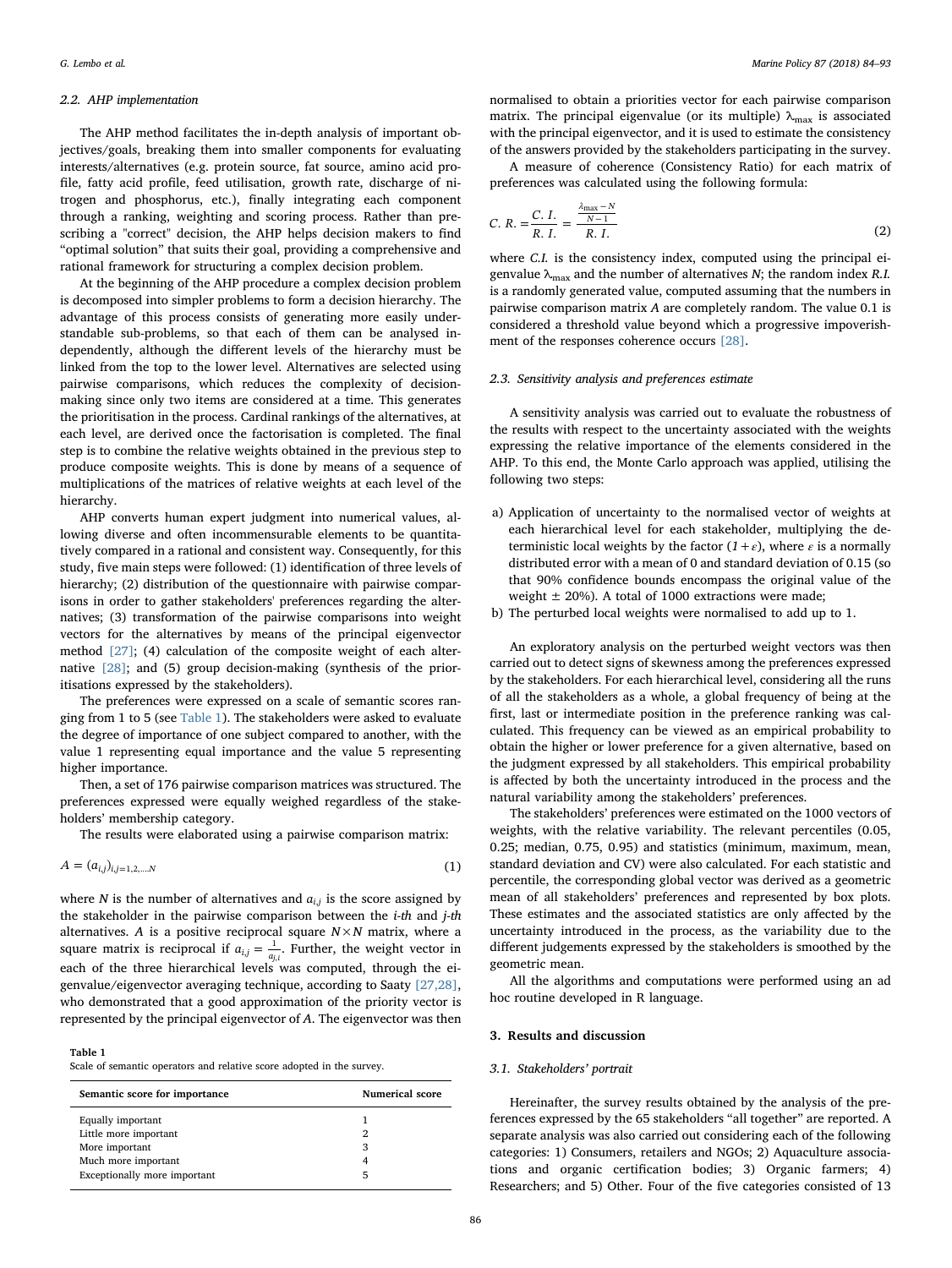<span id="page-4-0"></span>

Fig. 1. Level of coherence of the stakeholders' responses in relation to the 18 thematic areas of the survey.

stakeholders, except for the organic farmers (10 stakeholders). Three stakeholders did not declare their affiliation. Since the main purpose of this study was to help decision makers to find "optimal solution" among various (sometimes) conflicting positions of the stakeholders with different background, the results by individual category of stakeholders have not been included in this paper.

The most represented geographical region was Western Europe (21), followed by Northern Europe (18), Mediterranean Europe (17), Central Europe (7) and other geographical region (2). The gender of the large majority of the participants was male (49 of 65). The average age of the participants was over 35 years.

The consistency ratio was slightly over 0.1 ([Fig. 1](#page-4-0)) only in five out eighteen thematic survey areas. Given the complexity and length of the questionnaire, these levels of coherence of the stakeholder responses to the survey questions can be considered satisfactory.

The European Commission opened a consultation for the review of the European policy on organic agriculture in 2012–2013. The aim was to consult experts, stakeholders and the public on areas where a new action plan might be needed and lay the foundations for a new regulation on organic production. In the framework of this revision process it became clear that the consumers' opinion is a key factor that policy makers should take into account when defining the regulatory framework of organic aquaculture.

Indeed, analysing stakeholder preferences in [Fig. 2](#page-4-1)a, it became clear that, for the majority of the stakeholders, the most important element to be taken into consideration to promote the development of organic aquaculture was consumer perception, that is, consumers' opinions regarding the principles and regulations of organic production. Whereas the institutional framework, which refers to the social, economic and legislative background/basis of the organic regulation, was considered the least important.

Similar conclusions are highlighted in [Fig. 2b](#page-4-1), that is, consumer perception has the highest probability of being considered the most important element to be taken into consideration to promote the development of organic aquaculture. Fish health and welfare followed consumer perception closely in the ranking of preferences.

#### 3.2. Organic production and control systems

European stakeholders show fairly clear opinions on the type of production systems that are consistent with organic principles. Indeed, looking into the survey results, the production system considered more in line with organic principles was the Integrated Multi-Trophic Aquaculture (IMTA), which is a multi-trophic synergistic cultivation system, well integrated in the natural environment, that uses waterborn nutrients and energy transfer. Conversely, the system considered to be least in line with organic principles was the Recirculation Aquaculture System (RAS), which refers to a facility where aquaculture occurs within an enclosed environment on land or on a vessel, involving the recirculation of water and depending on permanent external energy inputs to stabilise the environment for the aquaculture animals ([Fig. 3](#page-5-0)).

This is in line with the results of consumer focus groups carried out by Feucht and Zander [\[41\]](#page-9-17), who found higher consumer preferences for earth ponds and flow-through systems, as the fish are kept outdoors with a lower stocking density compared to RAS, which was perceived as the most industrialised and non-natural method. Among the alternatives shown in [Fig. 3](#page-5-0), pond rearing was not on top of the preferences list, probably because such production system was considered less profitable by an audience that was not limited to consumers but included different categories of stakeholders. These results, however, show a deep cultural divergence between the two shores of the Atlantic Ocean. Although there is no national organic aquaculture legislation in the United States, public opinion there would seem to oppose flowthrough systems and sea cages, while it would be more prone to accept RAS systems. These divergences have been the main reason for the failure of the forty-third session of the CODEX Committee on Food Labelling, held in Ottawa on May 2016, which would have approved the "Guidelines for the production, processing, labelling and marketing of organically produced foods: organic aquaculture" [\[42\].](#page-9-18)

Among the organic production rules (i.e. the whole set of rules and practices that distinguish organic aquaculture from conventional aquaculture), a slightly higher preference was given to the establishment of an environmental pollution monitoring system, followed closely by the ratification of more detailed procedures for the separation of organic and conventional production on the same farm ([Fig. 4](#page-5-1)a). Whereas, according to the empirical probability analysis, the two production rules were equally preferred ([Fig. 4](#page-5-1)b). However, the stakeholders' were generally against a potential alternative involving the prohibition of parallel production, that is, the rearing of organic and non-organic fish of the same species in the same production units.

It should be noted that, as part of the long and multifaceted process that started in 2012/13 and aimed at the revision of the current European regulations on organic production, an option that would ban parallel production was considered, with the intention to homogenise the organic regulation of animal husbandry and aquaculture. However, the participants in the survey, while sharing the need to strengthen the separation procedures for organic and non-organic fish in the same farm, rejected the ban of parallel production, likely in consideration of the difficulties of converting aquaculture farms, which are of medium to large size in Europe, entirely to organic production.

<span id="page-4-1"></span>

Fig. 2. The most important element to be taken into consideration in order to promote the development of organic aquaculture. a) Ranking of the stakeholders' preference in relation to four alternatives (box plot percentiles: 0.05, 0.25, 0.5, 0.75 and 0.95). b) Empirical probability (in percentage), for each alternative, to be ranked as first, intermediate or last preference.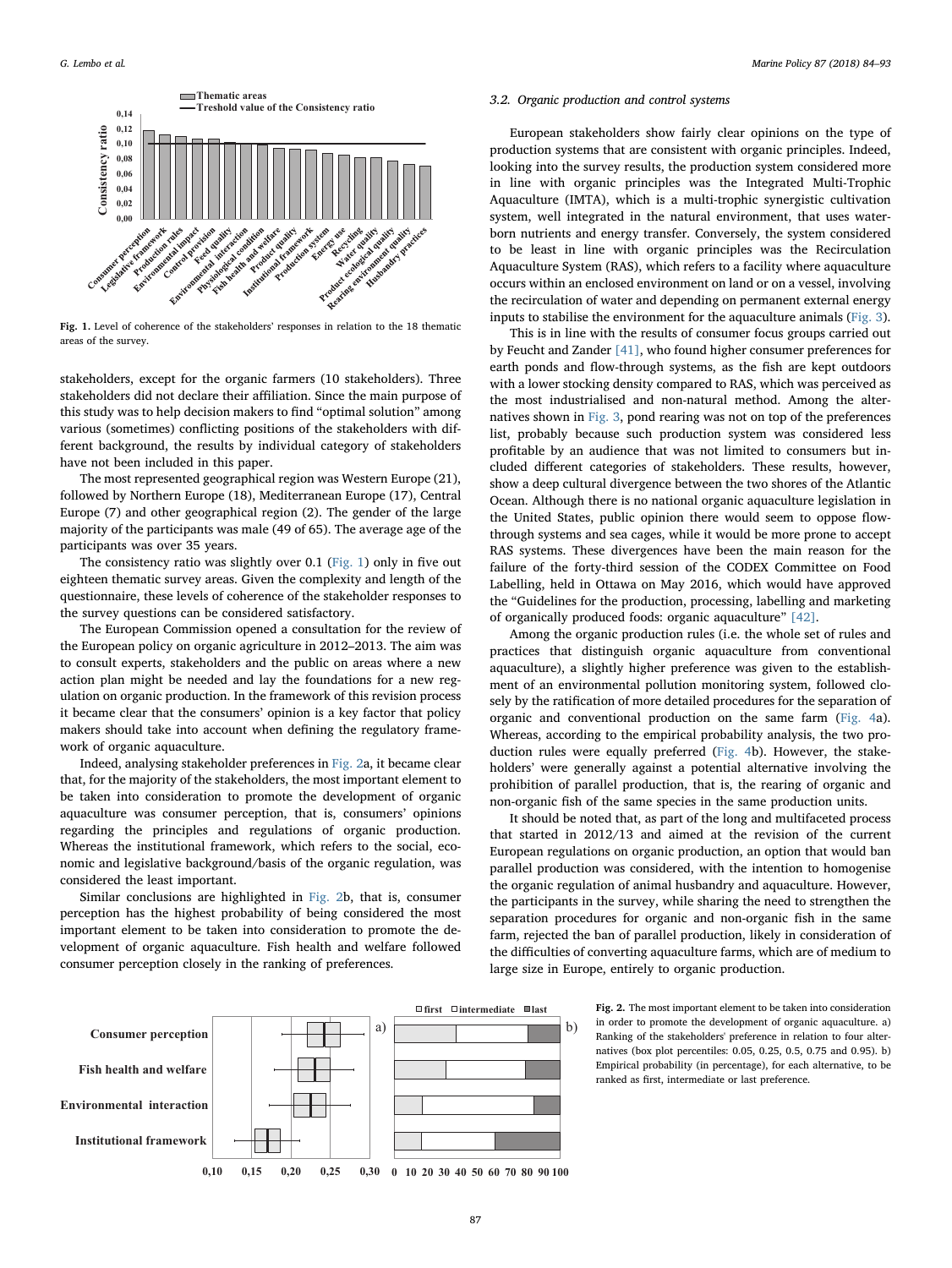<span id="page-5-0"></span>

Fig. 3. The production systems considered more in line with organic principles. a) Ranking of the stakeholders' preference in relation to six alternatives (box plot percentiles: 0.05, 0.25, 0.5, 0.75 and 0.95). b) Empirical probability (in percentage), for each alternative, to be ranked as first, intermediate or last preference.

An ethical approach is also needed when considering the societal expectations of sustainable aquaculture. Such an approach should be used to analyse the sustainability of animal husbandry, as well as what is considered as acceptable implications on animal welfare. A confirmation of this vision can be found in the results shown in [Fig. 5](#page-6-0), which highlights that setting threshold limits for stocking density is the measure considered most appropriate for maintaining good water quality in the organic rearing environment, followed closely by setting threshold limits for oxygen and nutrients. The stakeholders' feedback also suggests that the three alternatives that received more preferences are actually three non-separable conditions for good aquaculture practices (i.e. low stocking density, appropriate levels of oxygen and nutrients).

A significant point of importance, according to the stakeholders, is the organic control system that is perceived as non-homogeneous in the different countries and certification bodies (see [Fig. 6](#page-6-1)). Therefore, specific actions should be envisaged for making the organic control system more effective. It is worth pointing out here that the analysis of the survey' results carried out separately for the different stakeholders' categories has always highlighted the same order of priority shown in [Fig. 6.](#page-6-1)

This perception is likely to be emphasised by European organic farmers, who see their production threatened by the imports of non-European organic aquaculture seafood which, in their opinion, would be subject to less effective controls. Organic certification bodies must be accredited according to DIN EN 45011 or ISO Guide 65, but the EU regulation has not imposed additional requirements on the qualification of the certification personnel and aquaculture inspectors. Therefore, there is a potential risk that this will result in unequal qualification of these personnel in different countries, which might result in unfair competition [\[45\]](#page-9-19). Other authors have also found consumer distrust of the organic certification procedures [\[39\].](#page-9-20)

#### 3.3. Quality of the environment and organic products

There is evidence, based on studies carried out in the Mediterranean Sea and Scotland, that the social acceptability of aquaculture is closely connected to the perceived environmental impact of fish farming [\[32,33\].](#page-9-21) This clearly poses a challenge to policy makers in deciding the

<span id="page-5-1"></span>**environmental pollution Itemize the procedures for the separation of organic and conventional production into the same farm Set a monitoring system of contamination from conventional product/materials Reinforce separation criteria between organic and conventional farms Prohibit parallel production in the same farm**



weight to assign to such a concern within a governance framework for the industry. This issue was addressed by Whitmarsh and Palmieri [\[13\]](#page-9-10), who developed a survey-based approach using AHP, which aims to elicit stakeholders' views on the environmental performance of aquaculture.

[Figs. 7 and 8](#page-7-0) show that in order to minimise the environmental impact of organic aquaculture and the waste production, the stakeholders placed the highest value on the prevention of chemical and antibiotic dispersion in the natural environment and on the choice of less-packaged products. The stakeholders also confirmed their view that allowing RAS for the on-growing phase of fish production is a less appropriate alternative, although RAS are considered appropriate for minimising the environmental impacts in conventional aquaculture [\[43,44\].](#page-9-22)

From [Fig. 9a](#page-7-1) it seems that the majority of the stakeholders consider the product ecological qualities (e.g. environmental friendly, animal friendly, sustainable, local/domestic production) to be the most relevant factor influencing consumers' opinion, closely followed by the product qualities (e.g. no chemicals, no additives, no hormones, good appearance, good smell, good taste, good texture). Looking into [Fig. 9b](#page-7-1), however, the empirical probability analysis shows that the product quality is ranked as first preference. The reason why the two metrics show different results may be a consequence of the very high score assigned by some stakeholders to product ecological qualities in contrast to very low score assigned to product quality. In other words, very skew position among stakeholders does not allow convergence between the two metrics and, therefore, does not allow to identify a clear preference between the two alternatives.

There is evidence that consumers have become increasingly concerned about food quality and safety issues, as well as about the impact of food on their own health [\[35\].](#page-9-23) Indeed, the most appreciated quality of organic aquaculture products was the absence of hormones, followed by the absence of chemicals, while the least relevant quality was considered a good appearance (see [Fig. 10](#page-7-2)). Even in this case, due to the very skew position of some stakeholders, it is not clearly identifiable what makes the higher preferences between the absence of chemicals or hormones.

Several authors have observed that the term organic has been often associated and confused with terms such as "green", "ecological",

> Fig. 4. The production rules and practices that may distinguish organic aquaculture from conventional aquaculture. a) Ranking of the stakeholders' preference in relation to five alternatives (box plot percentiles: 0.05, 0.25, 0.5, 0.75 and 0.95). b) Empirical probability (in percentage), for each alternative, to be ranked as first, intermediate or last preference.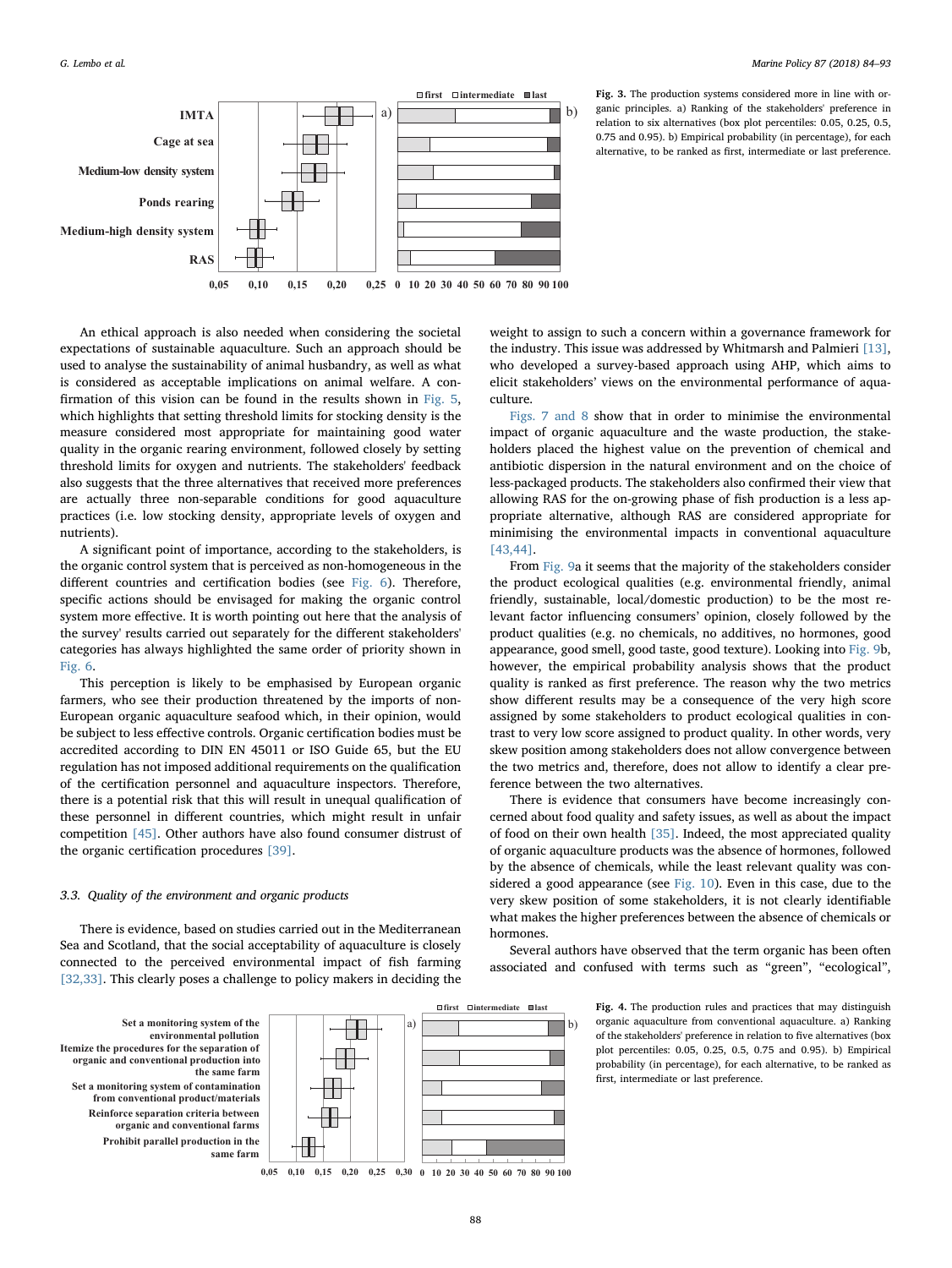<span id="page-6-0"></span>

"environmental", "natural" and "sustainable" [36–[39\].](#page-9-24) According to a recent study on consumers' expectations of sustainable aquaculture in Germany, the two terms organic and sustainable are often used synonymously [\[40\],](#page-9-25) with a heuristic meaning of naturalness. All these remarks seem to be in line with the stakeholder preference shown in [Fig. 11,](#page-7-3) which identify in a holistic concept of sustainability the most appreciated ecological quality of organic aquaculture products. Indeed, the organic philosophy does not rely merely on principles of environmental conservation or protection but rather on a holistic concept of sustainability.

#### 3.4. Fish health and welfare

An important question with regard to animal husbandry is if it is morally acceptable to use animals merely as a resource or means to meet human needs, or whether there are moral considerations that should place restrictions on such use [\[34\]](#page-9-26). Such an approach could be used to analyse the sustainability of animal husbandry, breeding and feeding, as well as what is considered as acceptable implications on animal welfare.

Actually, physiological conditions and quality of feed are key elements influencing fish welfare [\[46\].](#page-9-27) Physiological condition, along with the quality of feed, were pointed out also by the stakeholders involved in the survey as the most relevant elements influencing fish welfare (see [Fig. 12](#page-8-0)).

Further, the stakeholders showed a fairly clear awareness that to ensure good physiological conditions, both of the following measures are necessary: i) routinely monitoring fish behaviour and fin damages/ injuries; ii) keeping fish stocking density at a safer level (see [Fig. 13\)](#page-8-1).

Feed quality is one of the main bottlenecks in organic aquaculture. According to Reg. EC n° 889/08, feeding regimes shall be designed with the following priorities: a) animal health; b) high product quality, including the nutritional composition, which shell ensure high quality of the final edible product; and c) low environmental impact. Addressing all these priorities is the most important challenge, especially when feeding carnivorous fish. High-quality fishmeal provides a balanced amount of all essential amino acids, minerals, phospholipids and fatty acids found in the normal diet of fish [\[47](#page-9-28)–49]. Furthermore, highquality fishmeal has a high nutrient digestibility and hence high

<span id="page-6-1"></span>

Fig. 5. The measures considered more appropriate to maintain good water quality in the organic rearing environment. a) Ranking of the stakeholders' preference in relation to four alternatives (box plot percentiles: 0.05, 0.25, 0.5, 0.75 and 0.95). b) Empirical probability (in percentage), for each alternative, to be ranked as first, intermediate or last preference.

utilisation by the fish, which results in minimum discharge of nutrients to the environment. Thus, the use of high-quality fishmeal addresses each of the three priorities mentioned above. The problem is that, due to the worldwide overfishing situation [\[50,51\],](#page-9-29) the global supply of fishmeal and fish oil is no longer sustainable, and this is the reason why Reg. EC 889/2008 gives priority to the use of fishmeal derived from trimmings. However, fishmeal from trimmings is lower in protein and higher in phosphorus content [\[29,30\]](#page-9-30), which might conflict with national environmental legislation, as well as fish health. It is worth remembering that feed supplementation with synthetic amino acids is not allowed according to Council Regulation EC n° 834/2007. For all these reasons, the European Commission approved an amendment to the organic aquaculture regulation allowing the use of fishmeal derived from whole fish (Reg. EU n° 1358/2014) [\[52\]](#page-10-0). Extensive insights on this topic can be found in the 2013 EGTOP Final Report on Aquaculture (part A), where, in addition to proposing the use of fishmeal derived from whole fish, essential amino acids and lipids obtained by fermentation or other similar procedures are also suggested as ingredients/ additives in carnivorous fish feed.

The views expressed by the survey participants revealed both competence in and awareness of the complexity of this subject (see [Fig. 14\)](#page-8-2). Indeed, answering to the question: which is the most appropriate measure for ensuring feed quality, their order of preference was the following (i) trimmings from sustainable fisheries; (ii) fishmeal/oil from whole fish; and (iii) amino acids obtained by fermentation or other organic procedures.

#### 4. Conclusion

Participative MCDA, which explicitly incorporate stakeholders' engagement at one or more stages of the process [\[14\]](#page-9-31), has been applied to a wide range of marine multi-objective problems, such as identifying alternatives, estimating consequences or prioritising management alternatives.

MCDA applications in aquaculture have been reported for a wide range of management areas, such as: (i) allocating aquaculture sites; (ii) evaluating pollutants in aquaculture; (iii) optimising feeds for farmed fish; (iv) evaluating stakeholder attitudes towards aquaculture; (v) evaluating marine environment quality; and (vi) managing conflicts in

> Fig. 6. How to make the organic control system more effective. a) Ranking of the stakeholders' preference in relation to five alternatives (box plot percentiles: 0.05, 0.25, 0.5, 0.75 and 0.95). b) Empirical probability (in percentage), for each alternative, to be ranked as first, intermediate or last preference.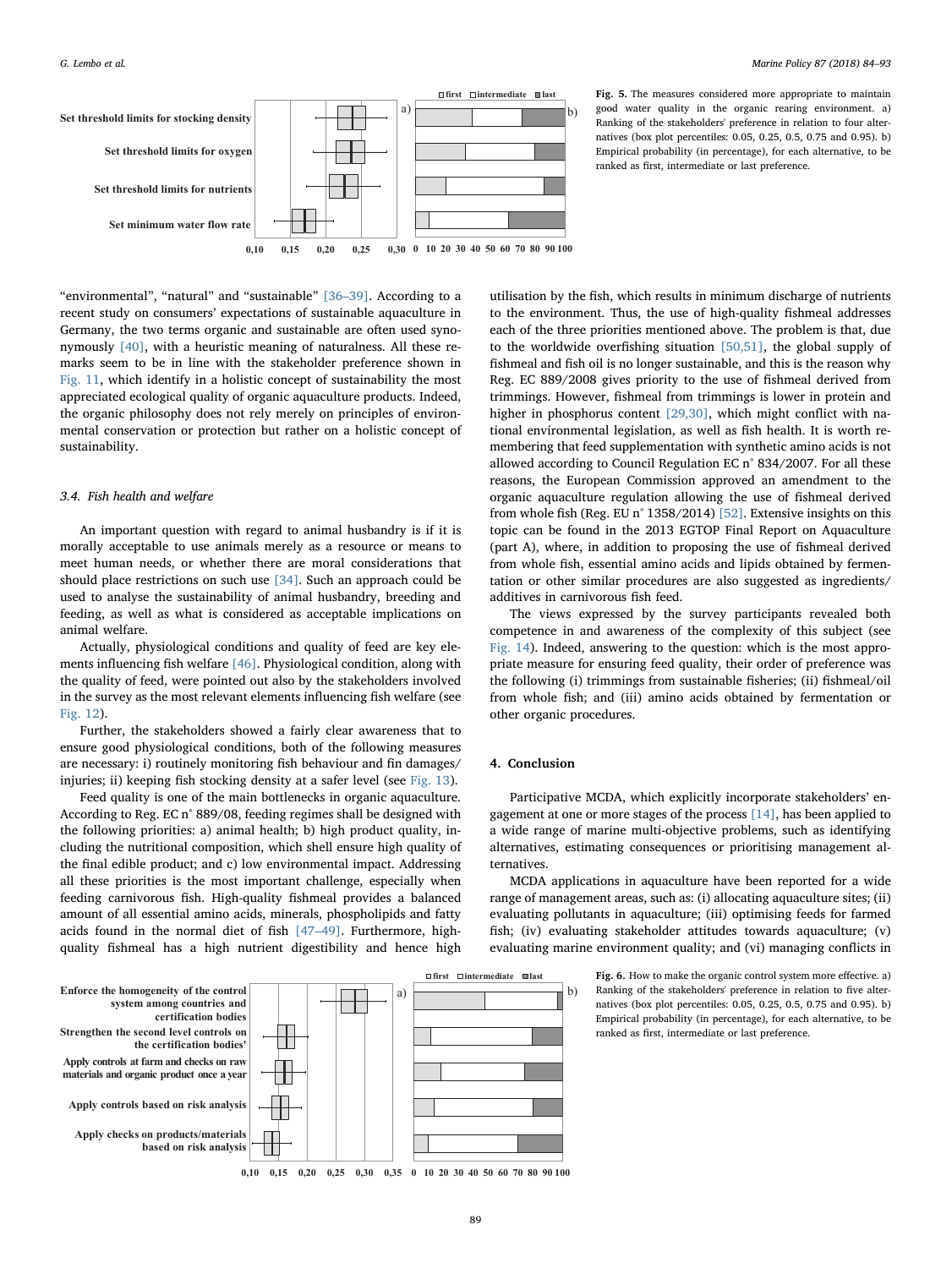<span id="page-7-1"></span><span id="page-7-0"></span>

Fig. 7. How to minimise the environmental impact of organic aquaculture. a) Ranking of the stakeholders' preference in relation to six alternatives (box plot percentiles: 0.05, 0.25, 0.5, 0.75 and 0.95). b) Empirical probability (in percentage), for each alternative, to be ranked as first, intermediate or last preference.

Fig. 8. How to minimise waste production. a) Ranking of the stakeholders' preference in relation to four alternatives (box plot percentiles: 0.05, 0.25, 0.5, 0.75 and 0.95). b) Empirical probability (in percentage), for each alternative, to be ranked as first, intermediate or last preference.

Fig. 9. The most relevant factor influencing consumers' opinion. a) Ranking of the stakeholders' preference in relation to three alternatives (box plot percentiles: 0.05, 0.25, 0.5, 0.75 and 0.95). b) Empirical probability (in percentage), for each alternative, to be ranked as first, intermediate or last preference.

Fig. 10. The most appreciated quality of organic aquaculture products. a) Ranking of the stakeholders' preference in relation to seven alternatives (box plot percentiles: 0.05, 0.25, 0.5, 0.75 and 0.95). b) Empirical probability (in percentage), for each alternative, to be ranked as first, intermediate or last preference.

Fig. 11. The most appreciated ecological qualities of organic aquaculture products. a) Ranking of the stakeholders' preference in relation to four alternatives (box plot percentiles: 0.05, 0.25, 0.5, 0.75 and 0.95). b) Empirical probability (in percentage), for each alternative, to be ranked as first, intermediate or last preference.

<span id="page-7-3"></span><span id="page-7-2"></span>0,10 0,15 0,20 0,25 0,30 0,35 0 10 20 30 40 50 60 70 80 90 100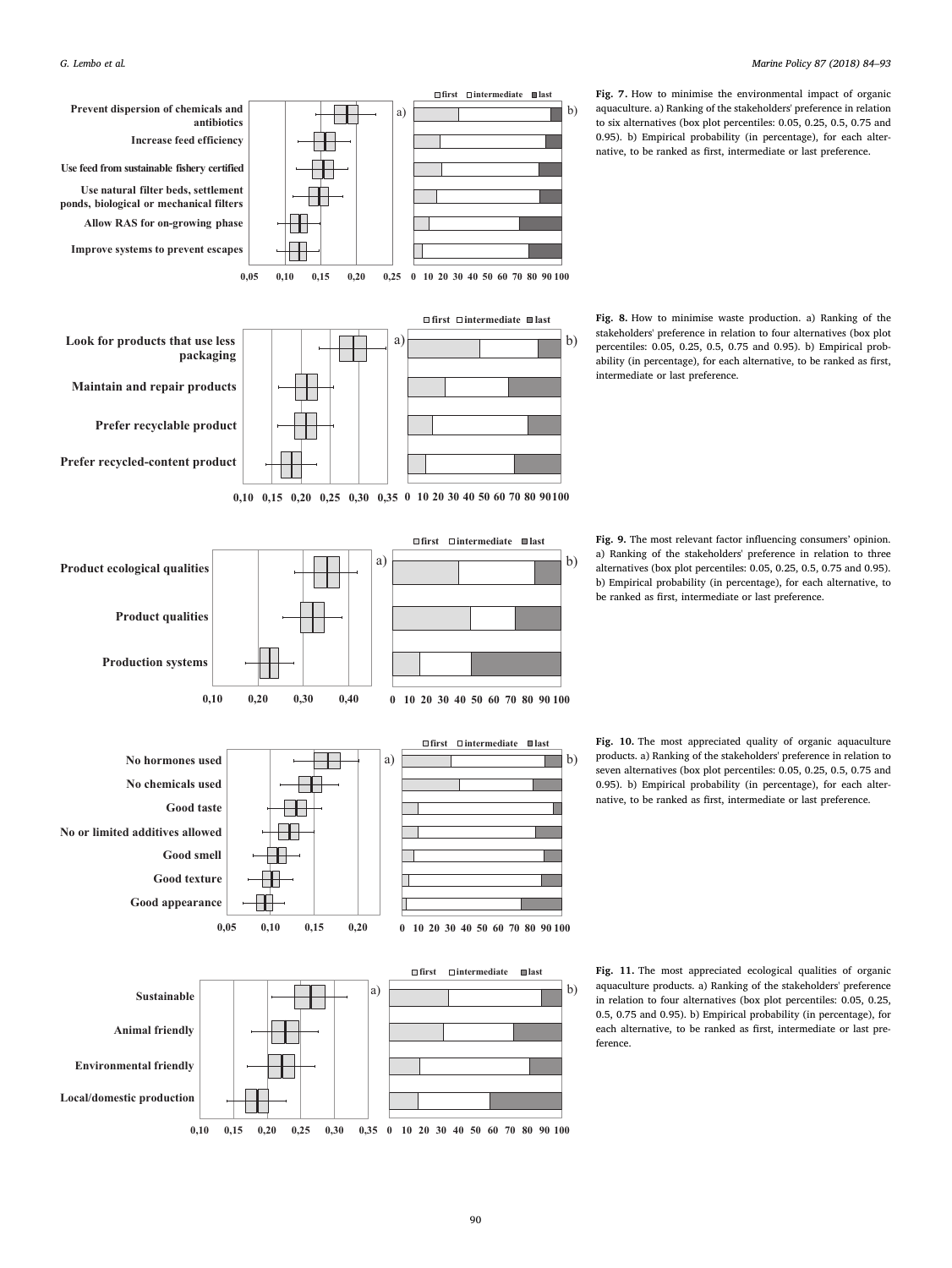<span id="page-8-1"></span><span id="page-8-0"></span>

Fig. 13. The most appropriate measures for ensuring the good physiological condition of the fish. a) Ranking of the stakeholders' preference in relation to five alternatives (box plot percentiles: 0.05, 0.25, 0.5, 0.75 and 0.95). b) Empirical probability (in percentage), for each alternative, to be ranked as first, intermediate or last preference.

> Fig. 14. The most appropriate measure for ensuring feed quality. a) Ranking of the stakeholders' preference in relation to six alternatives (box plot percentiles: 0.05, 0.25, 0.5, 0.75 and 0.95). b) Empirical probability (in percentage), for each alternative, to be ranked as first, intermediate or last preference.

<span id="page-8-2"></span>multi-use coastal areas  $[14]$ . All these very wide range of applications has led to the evaluation and resolution of complex decisions problems. In this study clear benefits were identified from the use of AHP, such as eliciting priorities and preferences from aquaculture stakeholders, in order to help decision makers in finding "optimal solution" that suits their objective of a comprehensive and rational revision of the organic aquaculture regulation.

However, MCDA can be affected by a range of uncertainties related to multiple value judgments, which are seldom addressed in MCDA studies focused on the management of marine living resources. In this study uncertainty issues have been addressed applying a probabilistic approach via the propagation of a normal error to the weights expressing the relative importance of the elements considered in the AHP [\[31\]](#page-9-32). By this way both the uncertainty introduced in the process and the natural variability among the stakeholders' preferences were considered.

Although the adoption of an EU regulation represented a relevant step forward, organic aquaculture is still a relatively niche industry, with many technical issues to be addressed. The results of the survey have shown indeed that there is a significant convergence of stakeholders' views on a number of topics. Particularly, the list of topics was topped by the preference for production systems well-integrated in the natural environment, such as those using synergies and energy outputs of species that occupy different trophic levels (e.g. IMTA). While medium-high density systems and RAS were considered not in line with

the organic principles. The stakeholders shared the need to strengthen the separation procedures for organic and non-organic fish in the same farm, but rejected the ban of parallel production. One point of significant importance was the perception of the organic control system as non-homogeneous in the different countries and certification bodies, which might result in unfair competition. Stakeholder opinions revealed both competence in and awareness of the challenging issue of ensuring high quality feed. Indeed, their order of preference was: (i) trimmings from sustainable fisheries; (ii) fishmeal/oil from whole fish; and (iii) amino acids obtained by fermentation or other organic procedures. Last but not least, in their view the organic philosophy does not rely merely on principles of environmental conservation or protection but rather on a holistic concept of sustainability.

However, as in the case of the first regulation on organic agriculture, in the next future, the enhancement of the quality and the widening of the European market for the organic aquaculture will rely on European and national programs supporting production and market, and a targeted communication strategy on the organic aquaculture should be part of such programs, in order to maintain consumer confidence in organic products.

#### Acknowledgments

This study was undertaken as part of the EU FP7 project OrAqua (European Organic Aquaculture - Science-based recommendations for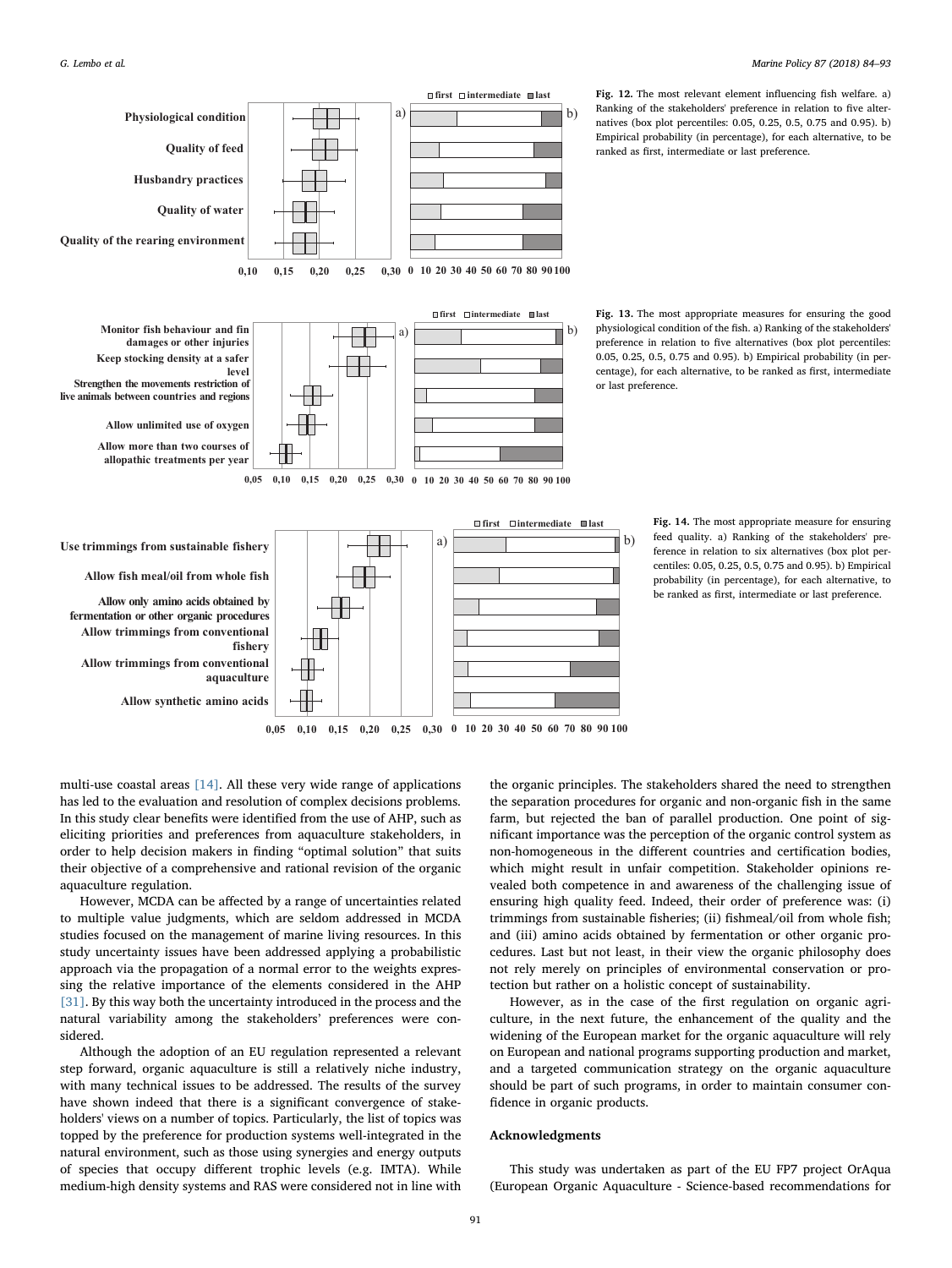further development of the EU regulatory framework and to underpin future growth in the sector), grant agreement n° 613547. The funder had no role in the study design, data collection and analysis, decision to publish or preparation of the manuscript. We are grateful to the colleagues from the project partners, who were engaged in stimulating discussions on organic aquaculture issues, as well as to the stakeholders for their proactive participation and collaboration to the survey. We also gratefully acknowledge the comments and suggestions from anonymous referees.

#### References

- <span id="page-9-0"></span>[1] DG Agriculture and Rural Development – DG AGRI. Facts and figures on organic agriculture in the European Union. 〈[https://ec.europa.eu/agriculture/organic/eu](https://ec.europa.eu/agriculture/organic/eu-policy/data-statistics_en)[policy/data-statistics\\_en](https://ec.europa.eu/agriculture/organic/eu-policy/data-statistics_en)〉, 2016.
- <span id="page-9-1"></span>[2] IFOAM. A succinct definition of organic agriculture. 〈[http://www.ifoam.bio/en/](http://www.ifoam.bio/en/what-we-do/organic-landmarks) [what-we-do/organic-landmarks](http://www.ifoam.bio/en/what-we-do/organic-landmarks)〉.
- <span id="page-9-2"></span>[3] EUMOFA. EU Organic Aquaculture. Brussels. Directorate-General for Maritime Affairs and Fisheries of the European Commission. 〈[http://dx.doi.org/10.2771/](http://dx.doi.org//10.2771/610600) [610600](http://dx.doi.org//10.2771/610600)〉.
- <span id="page-9-3"></span>[4] S. Bergleiter, U. Censkowsky. History of organic aquaculture. In IFOAM EU Group (2010), Organic Aquaculture, Background, Assessment, Interpretation. Ed. A. Szeremeta, L. Winkler, F. Blake, G. Lembo. 〈[http://www.ifoam-eu.org/en/library/](http://www.ifoam-eu.org/en/library/dossiers) [dossiers](http://www.ifoam-eu.org/en/library/dossiers)〉.
- <span id="page-9-4"></span>[5] IFOAM. Norms for organic production and processing. 〈[http://www.ifoam.bio/en/](http://www.ifoam.bio/en/ifoam-standard) [ifoam-standard](http://www.ifoam.bio/en/ifoam-standard)〉.
- <span id="page-9-5"></span>[6] European Commission. Official Communication from the Commission to the Council and the European Parliament. European Action Plan on Organic Food and Agriculture. 〈[https://ec.europa.eu/agriculture/organic/eu-policy/european](https://ec.europa.eu/agriculture/organic/eu-policy/european-action-plan/2004_en)ction-plan/2004  $en$ ), 2004.
- <span id="page-9-6"></span>[7] Council Regulation (EC) No 834/2007 on organic production and labelling of organic products. 〈[http://eur-lex.europa.eu/legal-content/EN/TXT/?Qid=](http://eur-lex.europa.eu/legal-content/EN/TXT/?Qid=1497265508955&uri=CELEX:32007R0834) [1497265508955&uri=CELEX:32007R0834](http://eur-lex.europa.eu/legal-content/EN/TXT/?Qid=1497265508955&uri=CELEX:32007R0834)〉.
- <span id="page-9-7"></span>[8] Commission Regulation (EC) 710/2009 amending Regulation (EC) No 889/2008 laying down detailed rules for the implementation of Council Regulation (EC) No 834/2007, as regards laying down detailed rules on organic aquaculture animal and seaweed production. <[http://eur-lex.europa.eu/legal-content/EN/TXT/?Qid=](http://eur-lex.europa.eu/legal-content/EN/TXT/?Qid=1497267740069&uri=CELEX:32009R0710) [1497267740069&uri=CELEX:32009R0710](http://eur-lex.europa.eu/legal-content/EN/TXT/?Qid=1497267740069&uri=CELEX:32009R0710)〉.
- <span id="page-9-8"></span>[9] Commission Regulation (EC) 889/2008 laying down detailed rules for the implementation of Council Regulation (EC) No 834/2007 on organic production and labelling of organic products with regard to organic production, labelling and control. 〈[http://eur-lex.europa.eu/legal-content/EN/TXT/?Uri=](http://eur-lex.europa.eu/legal-content/EN/TXT/?Uri=CELEX:02008R0889-20170507) [CELEX:02008R0889-20170507](http://eur-lex.europa.eu/legal-content/EN/TXT/?Uri=CELEX:02008R0889-20170507)〉.
- <span id="page-9-9"></span>[10] EGTOP. Final report on aquaculture (Part A). 〈[https://ec.europa.eu/agriculture/](https://ec.europa.eu/agriculture/organic/eu-policy/expert-advice/documents/final-reports_en) anic/eu-policy/expert-advice/documents/final-reports\_en>, 2013.
- [11] EGTOP. Final report on aquaculture (Part B). 〈[https://ec.europa.eu/agriculture/](https://ec.europa.eu/agriculture/organic/eu-policy/expert-advice/documents/final-reports_en) [organic/eu-policy/expert-advice/documents/](https://ec.europa.eu/agriculture/organic/eu-policy/expert-advice/documents/final-reports_en)final-reports\_en〉, 2014.
- [12] EGTOP. Final report on aquaculture (Part C). 〈[https://ec.europa.eu/agriculture/](https://ec.europa.eu/agriculture/organic/eu-policy/expert-advice/documents/final-reports_en) anic/eu-policy/expert-advice/documents/final-reports\_en>, 2016.
- <span id="page-9-10"></span>[13] D. Whitmarsh, M.G. Palmieri, Social acceptability of marine aquaculture: the use of survey-based methods for eliciting public and stakeholder preferences, Marine Policy 33 (2009) 452–457, [http://dx.doi.org/10.1016/j.marpol.2008.10.003.](http://dx.doi.org/10.1016/j.marpol.2008.10.003)
- <span id="page-9-31"></span>[14] R.A. Estévez, S. Gelcich, Participative multi-criteria decision analysis in marine management and conservation: research progress and the challenge of integrating value judgments and uncertainty, Marine Policy 61 (2015) 1-7, [http://dx.doi.org/](http://dx.doi.org/10.1016/j.marpol.2015.06.022) [10.1016/j.marpol.2015.06.022.](http://dx.doi.org/10.1016/j.marpol.2015.06.022)
- <span id="page-9-11"></span>[15] [V. Belton, T. Stewart, Multiple Criteria Decision Analysis](http://refhub.elsevier.com/S0308-597X(17)30411-6/sbref3)–An Integrated Approach, [Kluwer Academic Press, Boston, 2002.](http://refhub.elsevier.com/S0308-597X(17)30411-6/sbref3)
- <span id="page-9-12"></span>[16] K. Soma, How to involve stakeholders in fisheries management – a country case study in Trinidad and Tobago, Mar. Policy 27 (2003) 47–58, [http://dx.doi.org/10.](http://dx.doi.org/10.1016/S0308-597X(02)00050-7) [1016/S0308-597X\(02\)00050-7.](http://dx.doi.org/10.1016/S0308-597X(02)00050-7)
- [17] P.S. Leung, Multiple-criteria decision making ((MCDM)) applications in fishery management, Int. J. Environ. Technol. Manag. 6 (1/2) (2006) 96–110, [http://dx.](http://dx.doi.org/10.1504/IJETM.2006.008255) [doi.org/10.1504/IJETM.2006.008255.](http://dx.doi.org/10.1504/IJETM.2006.008255)
- [18] J.P. Innes, S. Pascoe, A multi-criteria assessment of fishing gear impacts in demersal fisheries, J. Environ. Manag. 91 (2010) 932–939, [http://dx.doi.org/10.1016/j.](http://dx.doi.org/10.1016/j.jenvman.2009.11.011) [jenvman.2009.11.011.](http://dx.doi.org/10.1016/j.jenvman.2009.11.011)
- [19] M. Aanesen, W.C. Armstrong, H.J. Bloomfield, C. Röckmann, What does stakeholder involvement mean for fisheries management?? Ecol. Soc. 19 (4) (2014) 35, [http://dx.doi.org/10.5751/ES-06947-190435.](http://dx.doi.org/10.5751/ES-06947-190435)
- [20] S. Kavadas, I. Maina, D. Dalamas, I. Dokos, M. Pantazi, V. Vassilopoulou, Multicriteria decision analysis as a tool to extract fishing footprints: application to small scale fisheries and implications for management in the context of the Maritime Spatial Planning Directive, Medit. Mar. Sci. 16 (2) (2015) 294–304, [http://dx.doi.](http://dx.doi.org/10.12681/mms.1087) [org/10.12681/mms.1087.](http://dx.doi.org/10.12681/mms.1087)
- <span id="page-9-13"></span>[21] M. Rossetto, I. Bitetto, M.T. Spedicato, G. Lembo, M. Gambino, Accadia, et al., Multi-criteria decision-making for fisheries management: a case study of Mediterranean demersal fisheries, Mar. Policy 53 (2015) 83–93, [http://dx.doi.org/](http://dx.doi.org/10.1016/j.marpol.2014.11.006) [10.1016/j.marpol.2014.11.006.](http://dx.doi.org/10.1016/j.marpol.2014.11.006)
- [22] R. Banuelas, J. Antony, Modified analytic hierarchy process to incorporate uncertainty and managerial aspects, Int. J. Prod. Res. 42 (18) (2004) 3851–3872, [http://dx.doi.org/10.1080/00207540410001699183.](http://dx.doi.org/10.1080/00207540410001699183)
- [23] R. Levary, K. Wan, A simulation approach for handling uncertainty in the analytic hierarchy process, Eur. J. Oper. Res. 106 (1998) 116–122, [http://dx.doi.org/10.](http://dx.doi.org/10.1016/S0377-2217(97)00134-3) [1016/S0377-2217\(97\)00134-3.](http://dx.doi.org/10.1016/S0377-2217(97)00134-3)
- [24] W. Lee, H. Lau, T. Samson, A fuzzy analytic hierarchy process approach in modular product design, Expert Syst. 18 (2001) 32–42, [http://dx.doi.org/10.1111/1468-](http://dx.doi.org/10.1111/1468-0394.00153) [0394.00153.](http://dx.doi.org/10.1111/1468-0394.00153)
- [25] A. Arbel, L. Vargas, Preference simulation and preference programming: robustness issues in priority derivation, Eur. J. Oper. Res. 69 (2) (1993) 200–209, [http://dx.](http://dx.doi.org/10.1016/0377-2217(93)90164-I) [doi.org/10.1016/0377-2217\(93\)90164-I.](http://dx.doi.org/10.1016/0377-2217(93)90164-I)
- <span id="page-9-14"></span>[26] [T.L. Saaty, The Analytical Hierarchy Process, RWS Publications, Pittsburgh, PA,](http://refhub.elsevier.com/S0308-597X(17)30411-6/sbref14) [1980.](http://refhub.elsevier.com/S0308-597X(17)30411-6/sbref14)
- <span id="page-9-15"></span>[27] T.L. Saaty, Decision-making with the AHP: why is the principal eigenvector necessary, Eur. J. Oper. Res. 145 (2003) 85–91, [http://dx.doi.org/10.1016/S0377-](http://dx.doi.org/10.1016/S0377-2217(02)00227-8) [2217\(02\)00227-8.](http://dx.doi.org/10.1016/S0377-2217(02)00227-8)
- <span id="page-9-16"></span>[28] T.L. Saaty, Decision making with the analytic hierarchy process, Int. J. Services Sci. 1 (1) (2008) 83–98, [http://dx.doi.org/10.1504/IJSSci.2008.01759.](http://dx.doi.org/10.1504/IJSSci.2008.01759)
- <span id="page-9-30"></span>[29] G.M. Berge, A. Jokumsen, G. Lembo, M.T. Spedicato. Challenges in sourcing of feed ingredients for organic production of carnivorous fish. Presentation at Organic Session at Aquaculture Europe 2015, 20 – 23 October 2015, Rotterdam, The Nederlands.
- [30] N. Pelletier, P. Tyedmers, Feeding farmed salmon: is organic better?? (https:// doi.org/), Aquaculture 272 (1–4) (2007) 399–416, [http://dx.doi.org/10.1016/j.](http://dx.doi.org/10.1016/j.aquaculture.2007.06.024) [aquaculture.2007.06.024.](http://dx.doi.org/10.1016/j.aquaculture.2007.06.024)
- <span id="page-9-32"></span>[31] G. Lembo, J.M. Bellido, I. Bitetto, M.T. Facchini, T. García-Jiménez, M. Stithou, V. Vassilopoulou, M.T. Spedicato, Preference modelling to support stakeholder outreach towards the common fishery policy objectives in the north Mediterranean Sea, Front. Mar. Sci. (2017), [http://dx.doi.org/10.3389/fmars.2017.00328.](http://dx.doi.org/10.3389/fmars.2017.00328)
- <span id="page-9-21"></span>[32] S. Katranidis, E. Nitsi, A. Vakrou, Social acceptability of aquaculture development in coastal areas: the case of two Greek Islands, Coastal Management 31 (2003) 37–53, [http://dx.doi.org/10.1080/08920750390168291.](http://dx.doi.org/10.1080/08920750390168291)
- [33] D. Whitmarsh, P. Wattage, Public attitudes towards the environmental impact of salmon aquaculture in Scotland, Eur. Env. 16 (2006) 108-121, [http://dx.doi.org/](http://dx.doi.org/10.1002/eet.406) [10.1002/eet.406.](http://dx.doi.org/10.1002/eet.406)
- <span id="page-9-26"></span>[34] I. Olesen, A.I. Myhr, G.K. Rosendal, Sustainable aquaculture: are we getting there?? Ethical perspectives on salmon farming, J. Agric. Environ. Ethics 24 (2011) 381–408, [http://dx.doi.org/10.1007/s10806-010-9269-z.](http://dx.doi.org/10.1007/s10806-010-9269-z)
- <span id="page-9-23"></span>[35] [B. Aarset, S. Beckmann, E. Bigne, M. Beveridge, T. Bjørndal, J. Bunting,](http://refhub.elsevier.com/S0308-597X(17)30411-6/sbref22) [P. McDonagh, C. Mariojouls, J. Muir, A. Prothero, L. Reisch, A. Smith, R. Tveteras,](http://refhub.elsevier.com/S0308-597X(17)30411-6/sbref22) [J. Young, The European consumers' understanding and perceptions of the](http://refhub.elsevier.com/S0308-597X(17)30411-6/sbref22) "organic" [food regime: the case of aquaculture, Br. Food J. 106 \(2004\) 93](http://refhub.elsevier.com/S0308-597X(17)30411-6/sbref22)–105.
- <span id="page-9-24"></span>[36] H.N.J. Schiff[erstein, P.A.M. Oude Ophuis, Health-related determinants of organic](http://refhub.elsevier.com/S0308-597X(17)30411-6/sbref23) [food consumption in the Netherlands, Food Quality and Preference 9 \(3\) \(1998\)](http://refhub.elsevier.com/S0308-597X(17)30411-6/sbref23) 119–[133.](http://refhub.elsevier.com/S0308-597X(17)30411-6/sbref23)
- [37] S. Naspetti, R. Zanoli, Organic food quality and safety perception throughout Europe, J. Food Prod. Market. 15 (3) (2009), [http://dx.doi.org/10.1080/](http://dx.doi.org/10.1080/10454440902908019) [10454440902908019.](http://dx.doi.org/10.1080/10454440902908019)
- [38] N. Ayers, P. Midmore, Consumption of Organic Foods from a Life History Perspective: An Exploratory Study among British Consumers, University of Wales, Aberystwyth, 2009〈<http://orgprints.org/15609>〉.
- <span id="page-9-20"></span>[39] J.K. O'Doherty, S. Denver, R. Zanoli, Actual and potential development of consumer demand on the organic food market in Europe, NJAS - Wageningen J. Life Sci. 58 (2011) 79–84, [http://dx.doi.org/10.1016/j.njas.2011.01.005.](http://dx.doi.org/10.1016/j.njas.2011.01.005)
- <span id="page-9-25"></span>[40] Y. Feucht, K. Zander. Consumers' knowledge and information needs on organic aquaculture. Proceedings of the 4th ISOFAR Scientific Conference. 〈[http://](http://orgprints.org/23766/) [orgprints.org/23766/](http://orgprints.org/23766/)〉.
- <span id="page-9-17"></span>[41] Y. Feucht, K. Zander, Of earth ponds, flow-through and closed recirculation systems - German consumers' understanding of sustainable aquaculture and its communication, Aquaculture 438 (2015) 151–158, [http://dx.doi.org/10.1016/j.](http://dx.doi.org/10.1016/j.aquaculture.2015.01.005) [aquaculture.2015.01.005.](http://dx.doi.org/10.1016/j.aquaculture.2015.01.005)
- <span id="page-9-18"></span>[42] CODEX. Guidelines for the production, processing, labelling and marketing of organically produced foods: organic aquaculture.  $\langle$ [http://www.fao.org/fao-who](http://www.fao.org/fao-who-codexalimentarius/codex-home/en/)[codexalimentarius/codex-home/en/](http://www.fao.org/fao-who-codexalimentarius/codex-home/en/)〉.
- <span id="page-9-22"></span>[43] J. Colt, Water quality requirements for reuse systems, Aquacultural Eng. 34 (2006) 143–156, [http://dx.doi.org/10.1016/j.aquaeng.2005.08.011.](http://dx.doi.org/10.1016/j.aquaeng.2005.08.011)
- [44] A. Jokumsen, L. Svendsen, Farming of freshwater rainbow trout in Denmark. DTU Aqua Report no. 219-2010. ISBN 978-87-7481-114-5, 2010.
- <span id="page-9-19"></span>[45] J.S. Gieseler. Inspection and certification systems for aquaculture products under the new rules. In IFOAM EU Group (2010). Organic Aquaculture, Background, Assessment, Interpretation. Ed. A. Szeremeta, L. Winkler, F. Blake, G. Lembo. 〈<http://www.ifoam-eu.org/en/library/dossiers>〉.
- <span id="page-9-27"></span>[46] G. Lembo, W. Zupa. Fish welfare - a key issue for organic system standards. In IFOAM EU Group (2010). Organic Aquaculture, Background, Assessment, Interpretation. Ed. A. Szeremeta, L. Winkler, F. Blake, G. Lembo. 〈[http://www.](http://www.ifoam-eu.org/en/library/dossiers) [ifoam-eu.org/en/library/dossiers](http://www.ifoam-eu.org/en/library/dossiers)〉.
- <span id="page-9-28"></span>[47] [R.W. Hardy, Utilization of plant proteins in](http://refhub.elsevier.com/S0308-597X(17)30411-6/sbref29) fish diets: effects of global demand and supplies of fi[shmeal, Aquaculture Res. 41 \(2010\) 770](http://refhub.elsevier.com/S0308-597X(17)30411-6/sbref29)–776.
- [48] E. Mente, V. Karalazos, I.T. Karapanagiotidis, C. Pita, Nutrition in organic aquaculture: an inquiry and a discourse, Aquaculture Nutr. 17 (2011) e798–e817, [http://dx.doi.org/10.1111/j.1365-2095.2010.00846.x.](http://dx.doi.org/10.1111/j.1365-2095.2010.00846.x)
- [49] I. Lund, J. Dalsgaard, J.H. Hansen, C. Jacobsen, J. Holm, A. Jokumsen, Effects of organic plant oils and role of oxidation on nutrient utilization in juvenile rainbow trout (Oncorhynchus mykiss). International, J. Animal Biosci. (2012) 1–10, [http://](http://dx.doi.org/10.1017/S1751731112001693) [dx.doi.org/10.1017/S1751731112001693.](http://dx.doi.org/10.1017/S1751731112001693)
- <span id="page-9-29"></span>European Commission, Facts and Figures of the Common Fisheries Policy: Basic Statistical Data, 2014. Edn. Luxembourg Publication Office of the European Union. 〈[https://ec.europa.eu/](https://ec.europa.eu/fisheries/facts-and-figures-common-fisheries-policy-basic-statistical-data_en)fisheries/facts-and-figures-common-fisheries-policy-basic-